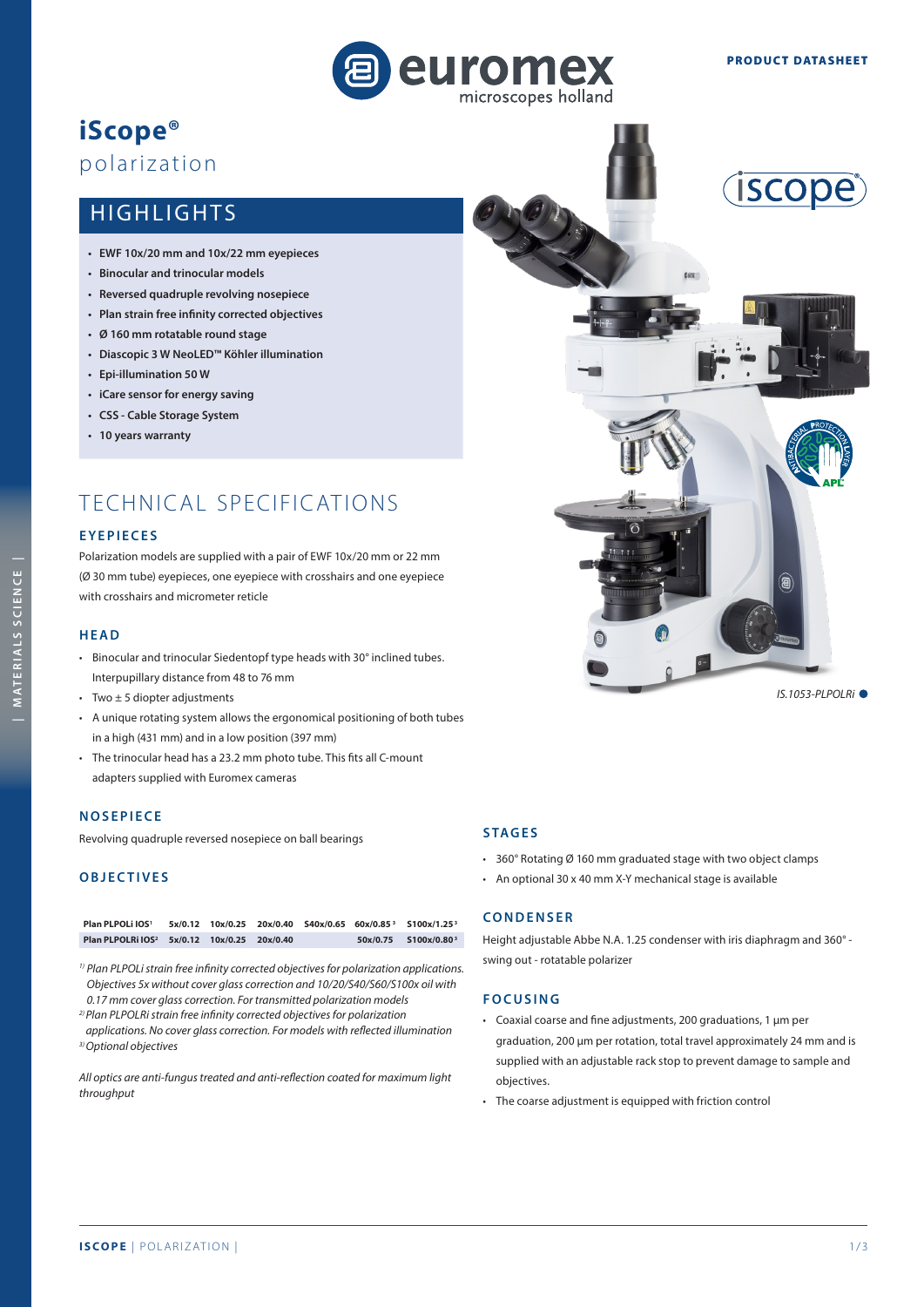

#### **TRANSMIT TED ILLUMINATION**

- Intensity adjustable 3 W Köhler NeoLED™ illumination with internal 100- 240 V power supply
- The larger aperture of NeoLED™ allows the optical systems of the iScope® microscope to produce images at higher resolutions, very close to the theoretical diffraction limit of the optics. Other benefits for choosing the NeoLED™ are the low energy consumption, no heating and a long operating lifetime • The Köhler diaphragm provides homogeneous illumination and
- high contrast
- Polarisation models with transmitted light only are supplied with: 360° rotatable polarization filter, 360° rotatable analyzer with 180 increments and nonius for 0.2 degree readout, Bertrand lens (build-in), 1 λ first red and 1/4 λ retardation plate, a quartz wedge, 45 mm green and blue filters for lamp house

#### **REFLECTED ILLUMINATION**

*(PLPOLRi models only)*

- Equipped with a 50 W 12 V halogen epi-illumination and external 100-240 V power supply
- Supplied with 360° rotatable polarization filter, 360° rotatable analyzer with 180 increments and nonius for 0.2 degree readout, Bertrand lens (build-in), 1 λ first red plate, 1/4 λ retardation plate, a quartz wedge, sliders with green/blue and white/neutral densitiy filter. 45 mm green and blue filters for lamp house

### **ICARE SENSOR**

- The unique iCare Sensor is developed to avoid unnecessary loss of energy
- The illumination of the microscope automatically switches off shortly after microscopists step away from their position

### **CSS – CABLE STORAGE SYSTEM**

iScope® allows users to easily insert the power cable into the back of the instrument, which enables easy storage

#### **CARRYING GRIP**

The integrated carrying grip at the back of the microscope ensure the safe transportation of the microscope

#### **PACKAGE CONTENT**

Supplied with power cord, tension control tool, dust cover, spare fuse and user manual. All packed in polystyrene boxes

| <b>MODELS</b>               |           | <b>Bino</b> Trino | <b>EWF</b><br>10x/20<br>mm | <b>EWF</b><br>10x/22<br>mm | <b>EWF</b><br>$10x/20$ mm<br>with<br>crosshairs | EWF<br>$10x/22$ mm<br>with<br>crosshairs | <b>EWF 10x/20</b><br>mm with<br>crosshairs and crosshairs and<br>micrometer<br>retide | <b>EWF 10x/22</b><br>mm with<br>micrometer<br>retide | <b>Plan PLPOLi</b><br>5x/10x/20x/<br><b>S40x IOS</b><br>objectives<br>(1) | <b>PLPOLRi</b><br>5/10/20/<br>50x IOS<br>objectives<br>(1) | stage, 360°<br>rotatable | Ø160 mm Condenser<br>with<br>graduated<br>$360^\circ$<br>polarizer | Transmitted<br>illumination<br>Köhler LED | 50W 12V<br>halogen<br>epi-<br>illumination |
|-----------------------------|-----------|-------------------|----------------------------|----------------------------|-------------------------------------------------|------------------------------------------|---------------------------------------------------------------------------------------|------------------------------------------------------|---------------------------------------------------------------------------|------------------------------------------------------------|--------------------------|--------------------------------------------------------------------|-------------------------------------------|--------------------------------------------|
| IS.1052-PLPOLI              | $\bullet$ |                   |                            |                            |                                                 |                                          |                                                                                       | $\bullet$                                            |                                                                           |                                                            | $\bullet$                | $\bullet$                                                          |                                           |                                            |
| IS.1053-PLPOLI              |           | $\bullet$         |                            | $\bullet$                  |                                                 | ٠                                        |                                                                                       | $\bullet$                                            | $\bullet$                                                                 |                                                            | ٠                        | $\bullet$                                                          | $\bullet$                                 |                                            |
| IS.1052-PLPOLRI             | $\bullet$ |                   | $\bullet$                  |                            |                                                 |                                          | $\bullet$                                                                             |                                                      |                                                                           | $\bullet$                                                  | $\bullet$                | $\bullet$                                                          | $\bullet$                                 |                                            |
| IS.1053-PLPOLRi<br>$\cdots$ |           | $\bullet$         | $\bullet$                  |                            | $\bullet$                                       |                                          | $\bullet$                                                                             |                                                      |                                                                           | $\bullet$                                                  | $\bullet$                | $\bullet$                                                          | $\bullet$                                 |                                            |

*(1) Strain free*